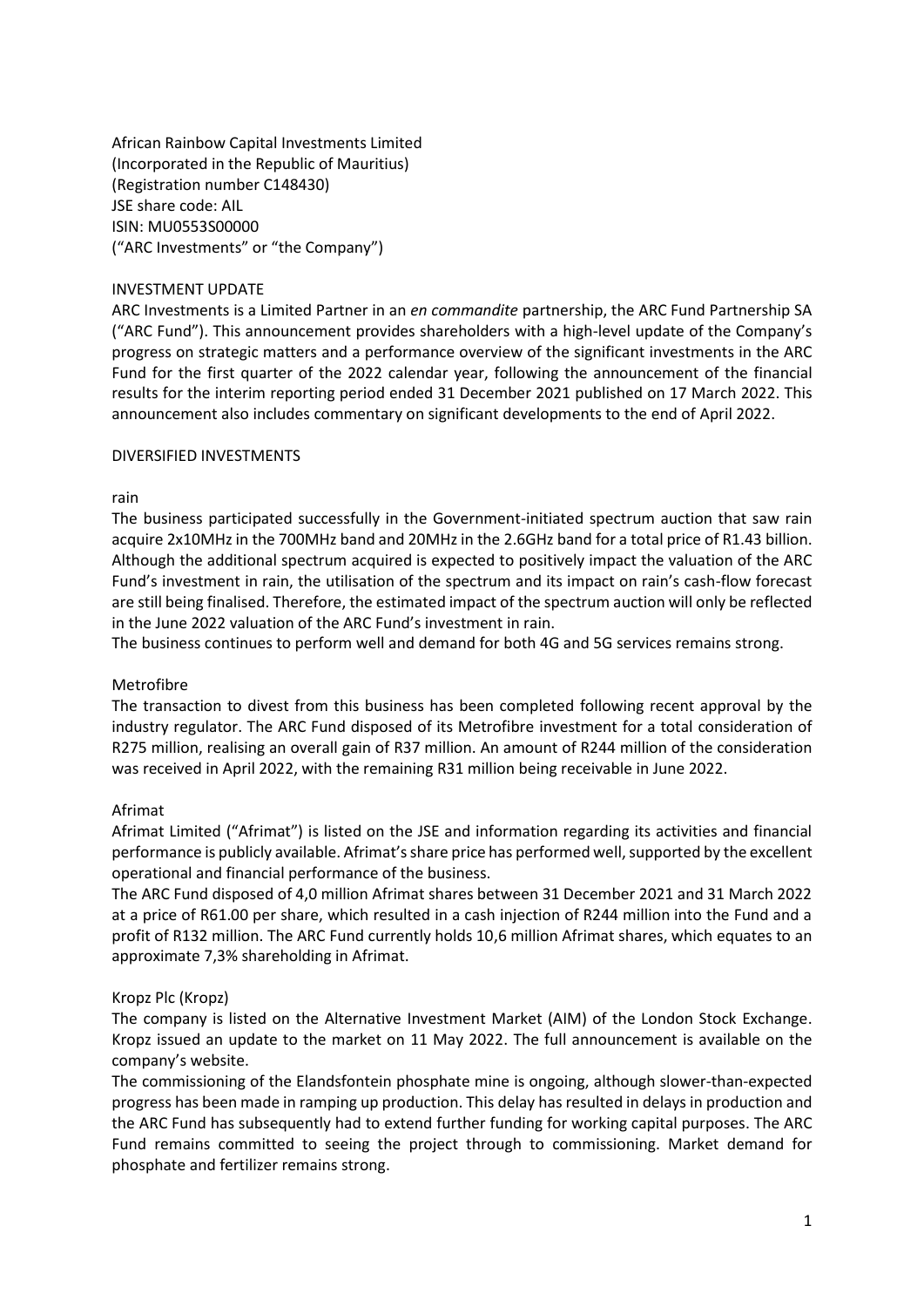# Payprop / Humanstate

The ARC Fund holds an 11,1% stake in Humanstate, and a 43,2% stake in Payprop SA. Humanstate is the international holding company of Payprop SA and various other international Payprop expansions. The ARC Fund was presented with an unsolicited offer to acquire both businesses and is currently considering a potential divestment of its investments in both Payprop and Humanstate.

# Bluespec

The company has delivered an improvement in its overall financial performance, as a result of increased business volumes and operational efficiencies. Bluespec's core business operations continue to show a positive recovery, following the adverse impact of the Covid-19 pandemic on its business activity.

The company continues to materially reduce its interest-bearing debt while optimising cash generated from operations and increasing investments in innovation and other core business areas.

Bluespec's investment in Weelee, the digital vehicle bidding platform, is gaining traction in the marketplace.

### Fledge Capital

The company disposed of its investment in WeBuyCars and is currently in an acquisition phase and is considering a series of new opportunities in the market. This follows its recent acquisition of 20% of the sports nutrition manufacturer USN.

### ARC Investments

The ARC Fund has continued to invest in ARC Investments and, between 31 December 2021 and 31 March 2022, has acquired an additional 3,5 million ARC Investments shares at an average price of R6,85 per share for an aggregate consideration of R24,1 million.

Since its first investment in ARC Investments, the ARC Fund has, up to 31 March 2022, acquired a total of 98,5 million ARC Investments shares at an average price of R3,59 per share and for a total consideration of R353,8 million.

### DIVERSIFIED FINANCIAL SERVICES

Alexander Forbes Group Holdings

Alexander Forbes Group Holdings ("AFGH") is a JSE-listed entity that announced its annual financial results on 6 June 2022.

In the period between 31 December 2021 and 31 March 2022, ARC Financial Services Investments ("ARC FSI") acquired an additional 21,0 million shares in AFGH, resulting in ARC FSI holding 41,47% of AFGH's total issued shares.

# TymeBank

In May 2022, the bank announced that, given its international growth strategy, it had decided to assign its CEO Tauriq Keraan to a new international executive role and had contracted Coenraad Jonker, a founding member of TymeBank and Executive Chairman of Tyme Global, based in Singapore, to take up the role of CEO of TymeBank. This change in leadership has been approved by the Prudential Authority of the SA Reserve Bank.

TymeBank is sustaining the momentum of acquiring about 130 000 customers per month. The bank is also making headway in increasing the number of customers with active accounts, which has proved to be challenging, given a tough economic environment with added pressure on consumers.

Internationally, TymeBank's fellow subsidiary company, Tyme Global, based in Singapore, is set to launch a digital bank called GOtyme in the Philippines in October 2022 with its local partners, the Gokongwei family.